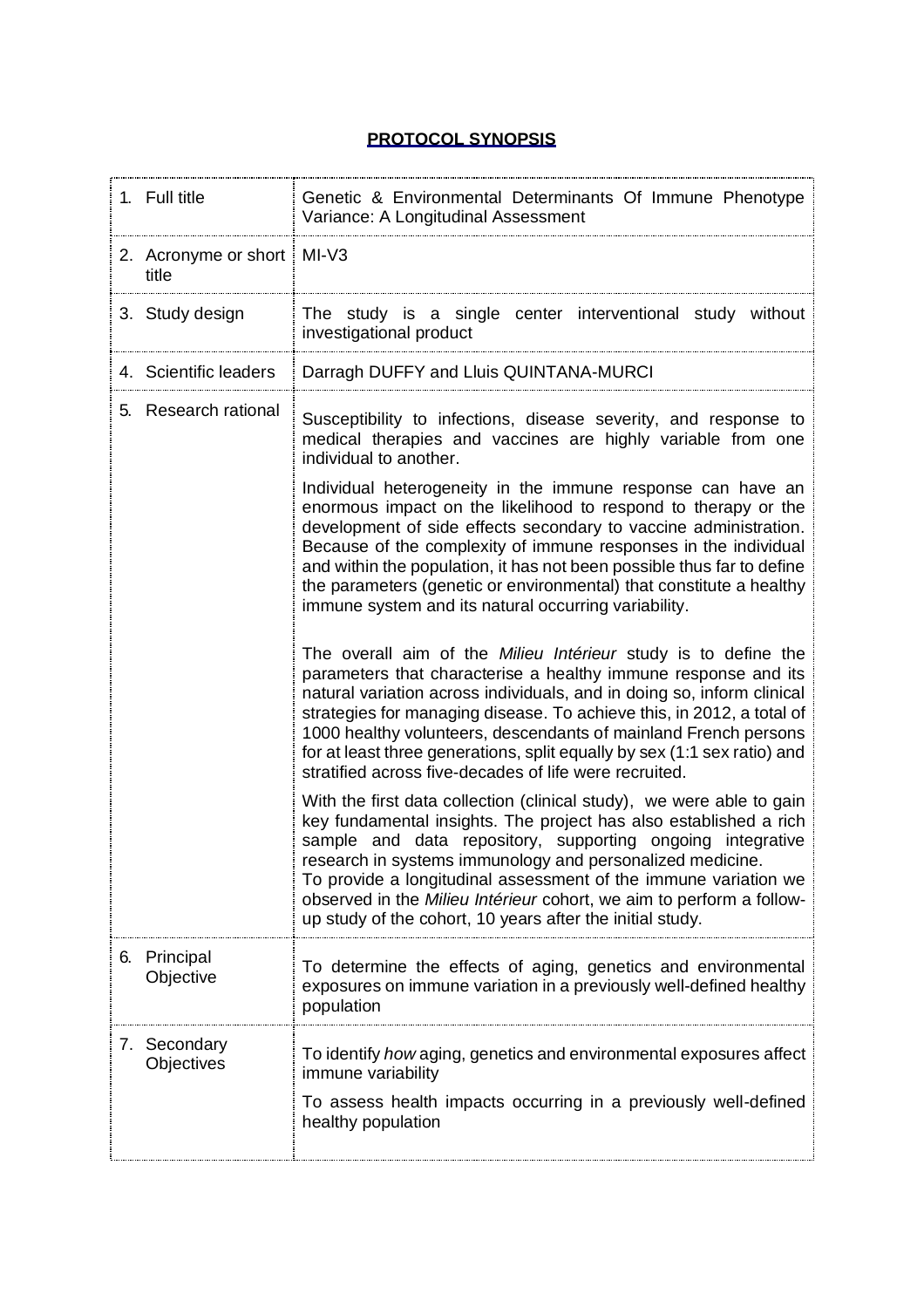|                                                                                        | To extend an existing bio-collection (ID RCB : 2018-A00861-54)<br>with longitudinal follow-up samples                                                                                                                                                                                                                                                                                                                                                                                                                                                                                                                                                                      |
|----------------------------------------------------------------------------------------|----------------------------------------------------------------------------------------------------------------------------------------------------------------------------------------------------------------------------------------------------------------------------------------------------------------------------------------------------------------------------------------------------------------------------------------------------------------------------------------------------------------------------------------------------------------------------------------------------------------------------------------------------------------------------|
| 8. Primary<br>evaluation<br>criterion                                                  | Identify factors (genetic, epigenetic and environmental) that<br>contribute to the observed heterogeneity in immune responses at<br>the individual and population level over time:<br>To assess changes in circulating immune cell populations<br>and proteins.<br>To assess changes in induced proteomic and transcriptomic<br>immune responses after stimulation by pattern-recognition<br>receptors agonists (PRR agonists) or immune stimulators.<br>To assess changes in the commensal microbiota (nasal<br>swab and stools samples).<br>To assess changes in blood DNA methylation since the<br>initial study.<br>To assess molecular and cellular markers of aging. |
| 9. Secondary<br>evaluation criteria                                                    | To determine functional mechanisms behind genotype-to-<br>phenotype associations.<br>To assess health impacts occurring in a previously well-<br>defined healthy population<br>To provide well-characterized controls to disease cohorts.                                                                                                                                                                                                                                                                                                                                                                                                                                  |
| 10. Study population                                                                   | Subjects recruited in the Milieu Intérieur study in 2012                                                                                                                                                                                                                                                                                                                                                                                                                                                                                                                                                                                                                   |
| 11. Number of<br>subjects or<br>biological samples<br>Justification of the<br>number   | We recruited a cohort of 1000 healthy subjects for the Milieu<br>Intérieur in 2012 through the CRO Biotrial. According to Biotrial, 874<br>subjects can be contacted from this cohort. All contactacble<br>subjects (874) that took part in the Milieu Intérieur study will be<br>asked to participate. For sufficient statistical power for genetic<br>analysis we will recruit a minimum of 200 subjects. We aim to recruit<br>as many donors as possible to maximize statistical power.                                                                                                                                                                                 |
| 12. Inclusion criteria                                                                 | Any individual who provided samples for the initial Milieu<br>Intérieur study<br>Ability to give their informed consent in writing<br>Subjects who, according to the investigator, can and will<br>comply with the requirements of the protocol.<br>Affiliated to the French social security or assimilated<br>regimens                                                                                                                                                                                                                                                                                                                                                    |
| 13. Non-inclusion<br>criteria                                                          | Individuals benefiting from a legal protection measure<br>1.<br>Individuals unable to provide expressed informed consent<br>2.<br>for participation.<br>3. Pregnant and breastfeeding women                                                                                                                                                                                                                                                                                                                                                                                                                                                                                |
| 14. Biological<br>samples to be<br>collected,<br>Nature, amount<br>and routing circuit | 100 mL of blood: immune cell phenotyping, DNA extraction,<br>functional<br>assessment,<br>protein<br>immune<br>assays,<br>transcriptomic and epigenetic analysis, single cell RNA-Seq<br>Nasal swab: 16S sequencing, cytokine assays, antibody<br>assays<br>Fecal samples: shotgun sequencing, mass spectometry                                                                                                                                                                                                                                                                                                                                                            |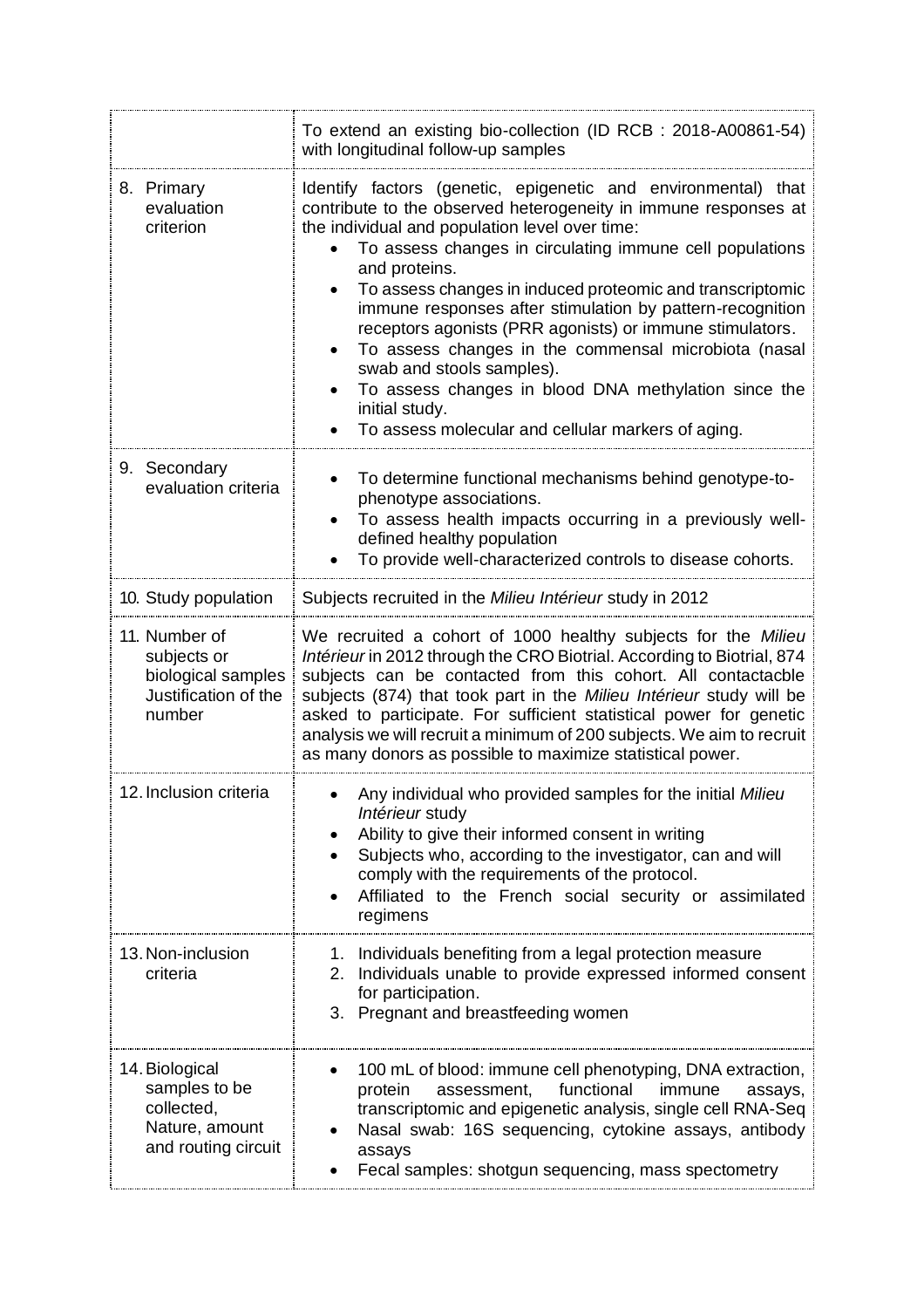| 15. Main personal<br>data to be<br>collected,              | Demographic data, medical history, vaccination history, socio-<br>economic status, health-related habits, genetic profiling.                                                                                                                                                                                                                                                                                                                                                                                                                                                                                                                                                                                   |
|------------------------------------------------------------|----------------------------------------------------------------------------------------------------------------------------------------------------------------------------------------------------------------------------------------------------------------------------------------------------------------------------------------------------------------------------------------------------------------------------------------------------------------------------------------------------------------------------------------------------------------------------------------------------------------------------------------------------------------------------------------------------------------|
| 16. Data collection,<br>transfer, record<br>and management | Data Collection - Data will be collected using REDCap                                                                                                                                                                                                                                                                                                                                                                                                                                                                                                                                                                                                                                                          |
|                                                            | Data Transfer – Data will be stored in a secure Institut Pasteur<br>server, under controlled access.                                                                                                                                                                                                                                                                                                                                                                                                                                                                                                                                                                                                           |
|                                                            | Recording - Each donor has a unique numeric ID, that is pseudo-<br>anonymised. Each sample has a specific unique barcoded number.<br>Information on the samples is contained in a LIMS system, a<br>specialized software for managing biological sample collections.<br>For each data generation protocol, a specific sample tracking<br>protocol is implemented to prevent potential data labelling errors.<br>Each protocol is verified by at least 2 members of the MI team<br>before implementation.                                                                                                                                                                                                       |
|                                                            | Management - Upon data generation, all data files are stored in the<br>Milieu Intérieur project space at Institut Pasteur, under password<br>protection access. Following primary data analysis and cleaning,<br>and verification by at least 2 MI team members "clean" analyzed<br>data files are uploaded to the Milieu Intérieur LabKey data<br>warehouse by MI data managers, who are the only members with<br>such access. From LabKey, MI consortium members have access<br>to all data sets under agreed consortium terms of usage.                                                                                                                                                                     |
| 17. Patient<br>participation, visits<br>duration           | 1 visit, 3 hours                                                                                                                                                                                                                                                                                                                                                                                                                                                                                                                                                                                                                                                                                               |
| 18. Subject<br>compensation                                | 250 € for all subjects.<br>A travel allowance will be provided to subjects based on the<br>distance travelled (0,50 €/km travelled).                                                                                                                                                                                                                                                                                                                                                                                                                                                                                                                                                                           |
| 19. Statistical analysis                                   | Data analysis steps are specific to each type of the generated data,<br>due to the heterogenous nature of the data. However, general steps<br>include initial data quality control checks, removal of low-quality<br>samples, normalization procedures, imputation steps to replace<br>missing values, and data visualisation using dimensional reduction<br>approaches. These steps will be performed either by the scientist<br>responsible for generation of the data or the MI team. For data<br>integration<br>approaches<br>genetic<br>association<br>(eg<br>studies),<br>association between diverse sets of factors will be tested using<br>specific methods in causal inference and machine learning. |
| 20. Study Calendar                                         | Provisional starting date of inclusion: January 2022<br>Patient participation duration: 1 visit, 3 hours. 1 week for<br>participants to send fecal samples.<br>Study provisional duration: 10 months for inclusions, 20<br>years for analyses.<br>Biobanks duration: 20 years after the last visit and 2 years<br>after the last publication                                                                                                                                                                                                                                                                                                                                                                   |